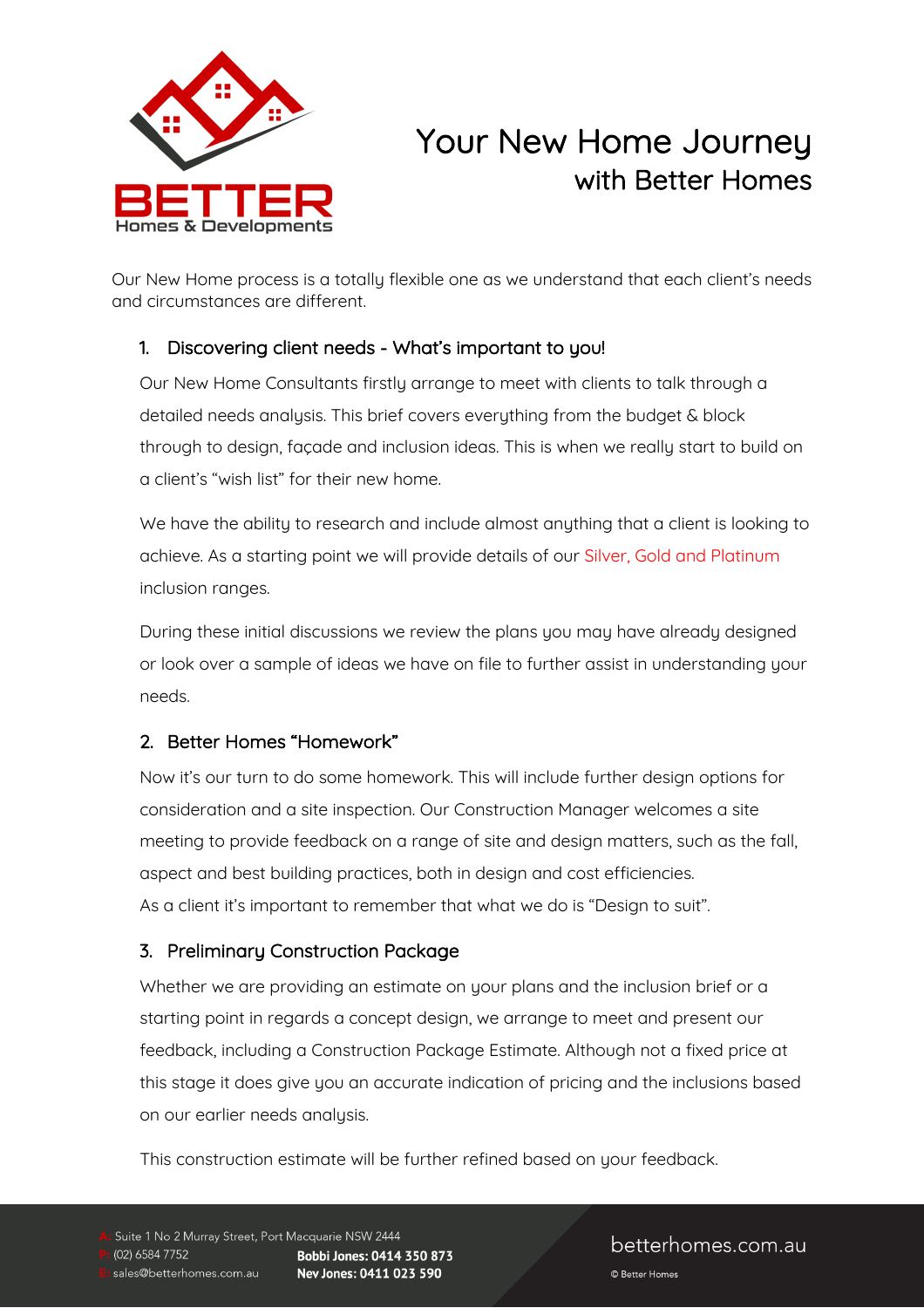#### 4. Preliminary agreement

Once you have the comfort to move forward and if our responsibility includes design work for detailed quoting we then look to enter into a Preliminary Agreement. This agreement covers any specific tasks with the cost clearly defined for these tasks. The tasks could cover items such as concept design work through the quotation level drawings which would include site and floor plan as well as the elevations for your new home. Should you proceed to contracts with Better Homes any Preliminary Agreement amount paid is deducted from our quotation and reflected in the building contract.

## 5. Design & Quoting

Concept design work then gets underway through our external Home Designers. This consultative stage of the process will refine the design over a number of plan revisions to ensure the proposed quoting design meets and hopefully exceeds your expectations.

During this stage our consultants will also look to spend time with you to refine your "wish list" of inclusions for detailed quoting.

This stage will also include the involvement of our Construction Manager who as previously mentioned welcomes the opportunity to meet and share his building expertise whether it be general questions or further requirements.

## 6. Detailed Fixed Price Quote

Once quoting level plans and internal and external inclusions are confirmed we seek confirmed pricing from our suppliers and contractors to ensure the accuracy of the quotation.

This approach provides clients with a genuine level of comfort moving forward. The quotation document is detailed and usually over several pages with a number of additional attachments like kitchen design, plumbing items and brick options which all form part of the fixed price detailed quotation document.

Clients then review the quotation line by line with our consultants to ensure we have covered all aspects of the build as discussed during our meetings. Any further changes or requests are documented at this time and adjusted as required.

Suite 1 No 2 Murray Street, Port Macquarie NSW 2444 (02) 6584 7752 Bobbi Jones: 0414 350 873 sales@betterhomes.com.au Nev Jones: 0411 023 590

betterhomes.com.au

© Better Homes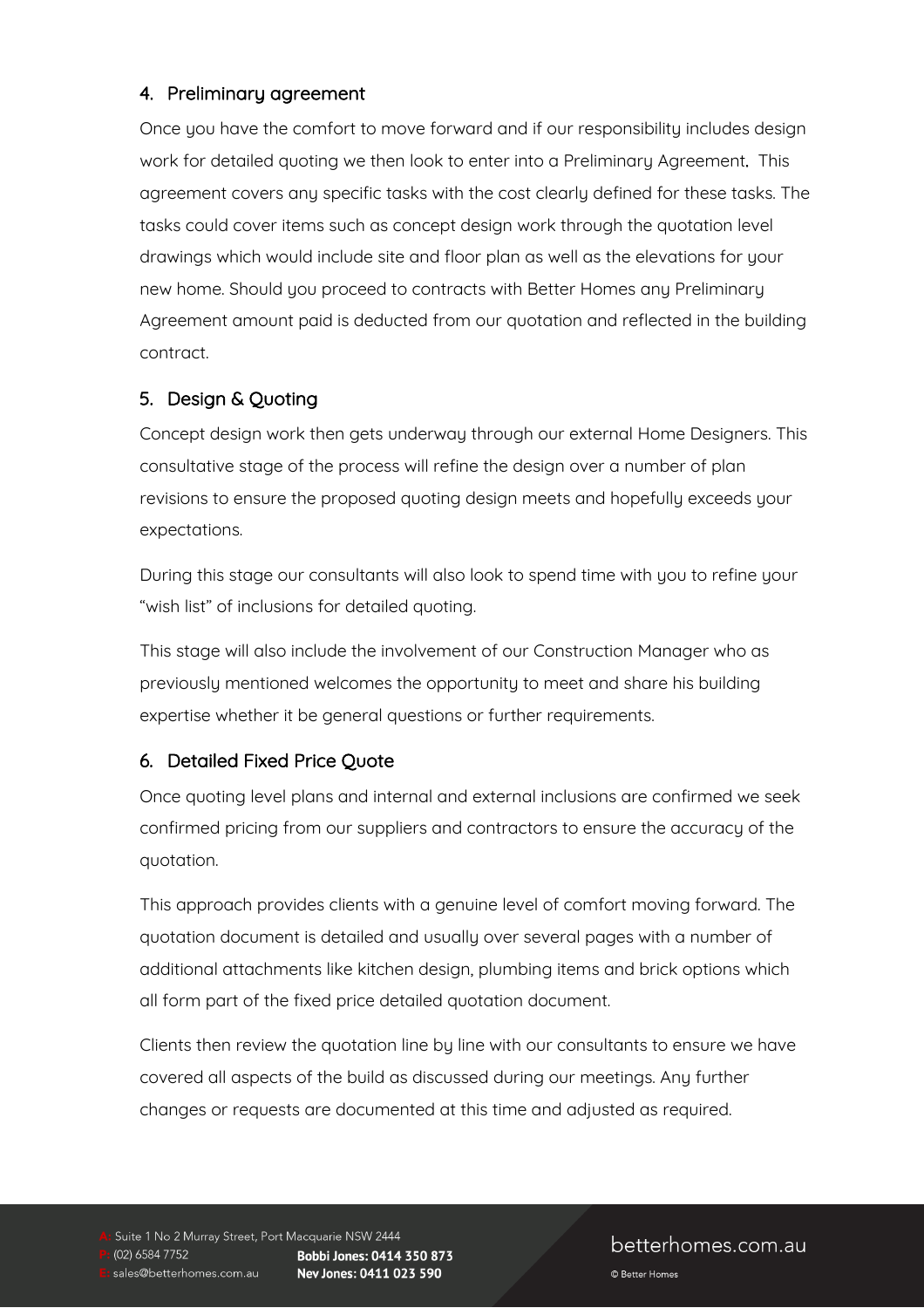We do reassure clients at this point that flexibility should they have further requirements is not in question.

## 7. Building Contracts

We now proceed to building contracts. We utilise an industry recommended Housing Industry Association (HIA) contract document designed to protect all parties. We like to spend time running through this contract however you do have a five day cooling off period and the option to seek further independent advice as total comfort at this point is essential. During the contract meeting you will also be introduced to your Better Homes client consultant, Lisa who will guide you through the construction process and be your primary contact point. Lisa will also be involved with your selections once you have spent time with our Interior Design Consultant, Ros.

#### 8. Your New Home Selections

Ros will make contact to arrange a time to start the exciting stage of selecting what will be going into your new home. Ros won't cover all the selections as many are made with Lisa as your new home takes shape.

Ros will provide you with as much or as little advice as you would like and cover areas like external colours and finishes, internal colour scheme, floor coverings and kitchen design and colours.

Lisa will also meet with you at a later date to confirm your selections made with Ros and our various suppliers.

## 9. Council Approvals and Construction

Once contracts are signed and while your selection stage is underway we finalise your plans and engineering and seek the relevant council approvals. This may be undertaken through a Private Certifier or Council depending on the home / development. It is difficult to provide you an accurate time line for the various approvals to be in place however generally they do take 4-8 weeks.

Once construction starts ongoing communication and updates from our team including site inspections will be important to ensure you are fully versed with the progress of your new home.